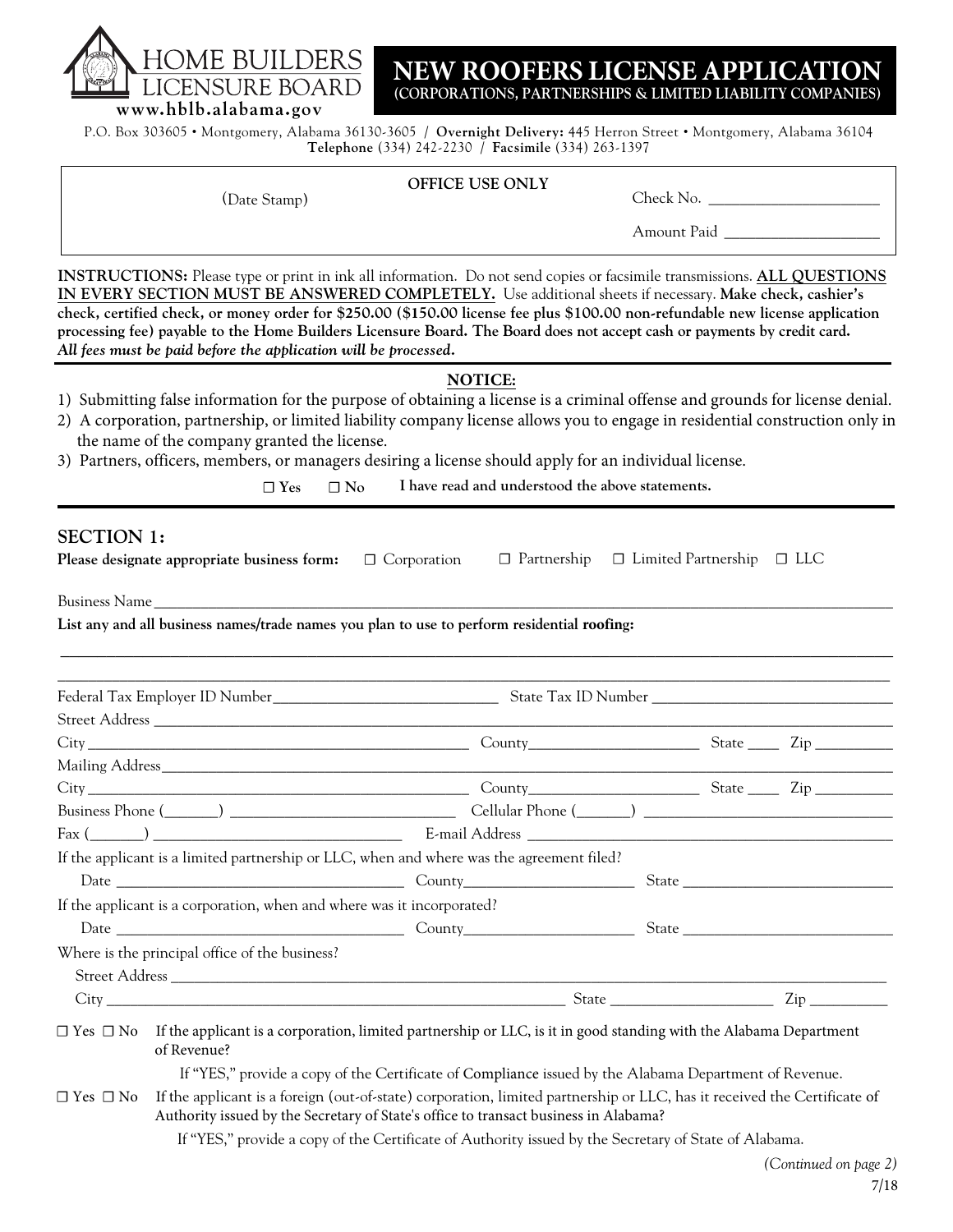# **SECTION 2: DESIGNATED QUALIFYING REPRESENTATIVE**

**You must provide the following information for the general partner, officer, member, or manager who will serve as the designated qualifying representative.**

|                                                         | Social Security#<br>(Disclosure mandatory under the Alabama Child Support Reform Act of 1997,<br>Act 97-447, Ala. Code § 30-3-194 (1975) to be used for the purposes described therein.)                                                                |
|---------------------------------------------------------|---------------------------------------------------------------------------------------------------------------------------------------------------------------------------------------------------------------------------------------------------------|
|                                                         |                                                                                                                                                                                                                                                         |
|                                                         | 1) Does the designated qualifying representative currently hold an individual home builders license or serve as a designated<br>qualifying representative of a corporation, partnership, or limited liability company licensed by this agency? □Yes □No |
|                                                         |                                                                                                                                                                                                                                                         |
|                                                         |                                                                                                                                                                                                                                                         |
|                                                         | 2) Does the designated qualifying representative currently hold an individual home builders license or serve as a designated                                                                                                                            |
|                                                         | qualifying representative of a corporation, partnership, or limited liability company licensed by any other state?□Yes □No                                                                                                                              |
| If "YES," attach a copy of license.                     |                                                                                                                                                                                                                                                         |
| 3) Is the applicant a corporation? $\Box$ Yes $\Box$ No |                                                                                                                                                                                                                                                         |
|                                                         | If "YES", is the designated qualifying representative an officer of the corporation? $\Box$ Yes $\Box$ No                                                                                                                                               |
|                                                         | If "YES", attach a signed notarized copy of the minutes showing the office held by the designated qualifying representative.                                                                                                                            |
|                                                         | 4) Is the applicant a partnership/limited partnership? $\Box$ Yes $\Box$ No                                                                                                                                                                             |
|                                                         | If "YES", is the designated qualifying representative a general partner? $\Box$ Yes $\Box$ No                                                                                                                                                           |
|                                                         | If "YES", attach a notarized affidavit from the designated qualifying representative affirming that he or she is a general partner.                                                                                                                     |
| If "YES", complete the following:                       | 5) Is the applicant a limited liability company (LLC)? $\Box$ Yes $\Box$ No                                                                                                                                                                             |
|                                                         | a) Is the LLC member-managed? $\Box$ Yes $\Box$ No<br>If "YES", is the designated qualifying representative a member? $\square$ Yes $\square$ No                                                                                                        |
|                                                         | If "YES", attach a copy of the signed notarized minutes showing the designated qualifying representative as a member.                                                                                                                                   |
|                                                         | b) Is the LLC manager-managed? □Yes □No                                                                                                                                                                                                                 |
|                                                         | If "YES", is the designated qualifying representative a manager? □Yes □No                                                                                                                                                                               |
|                                                         | If "YES", attach a copy of the signed notarized minutes showing the designated qualifying representative as a manager.                                                                                                                                  |
| <b>SECTION 3:</b>                                       |                                                                                                                                                                                                                                                         |
|                                                         | IF YOU ANSWER "YES" TO ANY OF THE FOLLOWING QUESTIONS, YOU MUST PROVIDE THE REQUESTED<br>DOCUMENTATION AND A FULL EXPLANATION ON A SEPARATE SHEET OF PAPER.                                                                                             |
|                                                         | $\square$ Yes $\square$ No 1. Within the past 7 years, has any partner, officer, member, or manager of this company pled guilty or nolo                                                                                                                 |

- contendere or been convicted of a felony?
- ☐ Yes ☐ No 2. Within the past 7 years, was this company, or any partner, officer, member, or manager or any entity of which this company is a successor, declared or placed in bankruptcy?

If "YES," indicate in the full explanation whether the bankruptcy was filed under Chapter 7, 11 or 13 of the U.S. Bankruptcy Code.

If the bankruptcy was filed under Chapter 13, provide a schedule of creditors, a payment plan and a history of payments. If the bankruptcy was filed under Chapter 11, provide a reorganization plan. If the bankruptcy was filed under Chapter 7, provide a schedule of creditors.

If the bankruptcy has been discharged, provide a copy of the discharge order.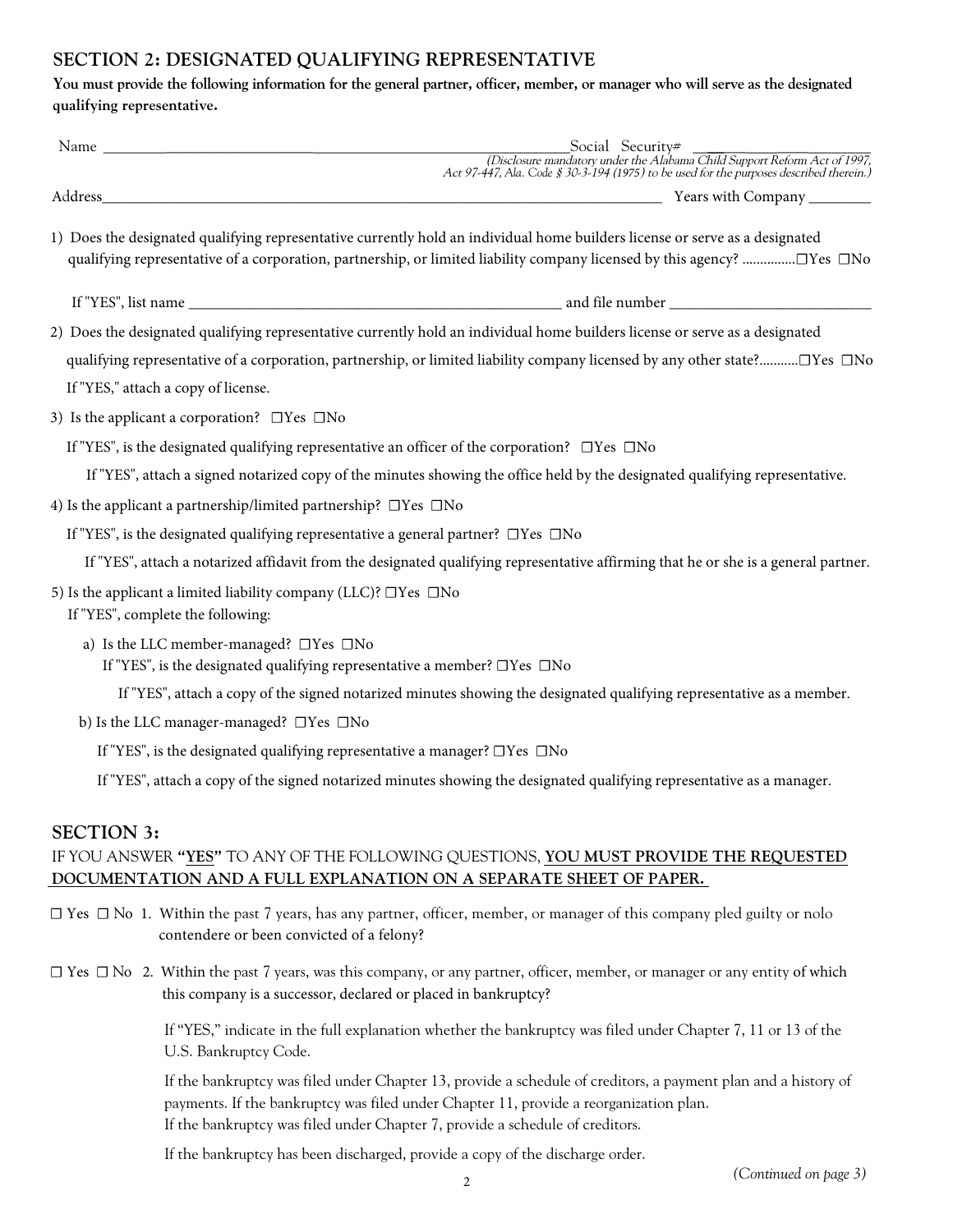### **SECTION 3:** *(continued from Page 2)*

- ☐ Yes ☐ o 3. Within N the past 7 years, did this company, or any partner, officer, member, or manager or any entity of which this company is a successor, have any professional or business license revoked or suspended in Alabama or any other state, or have an application for any professional or business license denied in Alabama or any other state? If "YES," provide a copy of the revocation, suspension, or denial order with your written explanation.
- ☐ Yes ☐ o 4. Does N the applicant, or the applicant's designated qualifying representative, either individually or as the designated qualifying representative of any other entity, have any outstanding disciplinary actions before this Board? If "YES", provide the name of the homeowner involved:
- ☐ Yes ☐ o 5. Are N there any liens for labor or materials filed on any of the work performed by this company, or any partner, officer, member, or manager or any entity of which this company is a successor?

If "YES," provide a copy of the lien filing, and the release of lien if the lien has been released, with your explanation.

☐ Yes ☐ o 6. Within N the past 7 years, has this company, or any partner, officer, member, or manager of this company, been identified by the Board as an unlicensed builder?

# **SECTION 4: EXPERIENCE AND ABILITY**

### **The Designated Qualifying Representative must affirm and provide the following to satisfy the experience and ability requirementsfor licensure:**

I currently hold or held, on or before one (1) year prior to the date this application was submitted, a business or occupational license as a contractor issued by a municipality, township, or county in this state.

#### **☐ Yes ☐ No I have read and understood the above statement.**

*Attach a copy of the business or occupational contractor's license issued to you by a municipality, township, or county in this state.*

### **SECTION 5: BUSINESS-RELATED FINANCIAL INFORMATION**

A \$10,000 License/Permit Bond must be submitted directly to the Board by the Surety issuing the bond. The bond must name the Board as the Obligee. Applicant must verify that the amount paid for the bond is refundable. In the event that the license application is denied, the Board is not responsible for the cost of the bond.

#### **☐ Yes ☐ No I have read and understood the above statement.**

*A blank bond form is attached for your use or a comparable form issued by the Surety is acceptable. In either case, the bond must be submitted directly to Board by the Surety by mailing to: Home Builders Licensure Board P O Box 303605 Montgomery, AL 36103-3605*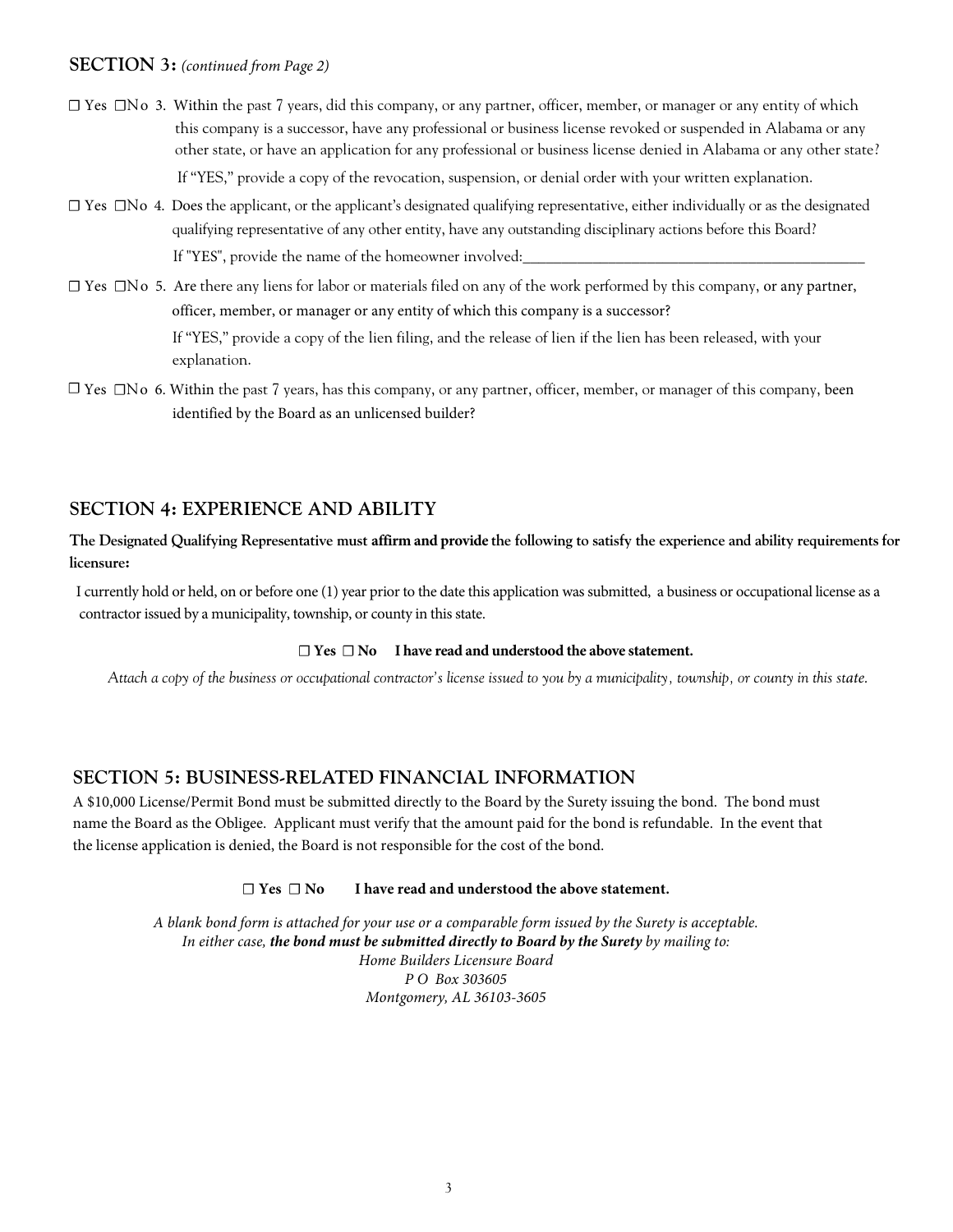# **SECTION 6: CITIZENS AND ALIENS LAWFULLY PRESENT**

This section to be completed in compliance with *Ala. Code* § 34-14A-7 and *Ala. Code* § 31-13-7,29, which provides that an alien's lawful presence in the United States may be verified through SAVE. This section must be completed by the designated qualifying representative. **This application will not be processed until the requested documentation is received by the Board.**

## ☐Yes ☐No **1. Are you a citizen of the United States?**

If **"YES,"** please read the declaration below, sign, and provide a legible copy of any one of the documents listed below. If **"NO,"** see question 2, below.

- 1) Driver's License or Nondriver's Identification Card
- 2) Birth Certificate
- 3) Pertinent pages of a valid or expired United States passport (must identify person and show passport number)
- 4) United States naturalization documents or the number of the certificate of naturalization
- 5) Other documents or methods of proof of United States citizenship issued by the federal government pursuant to the Immigration and Nationality Act of 1952, as amended.
- 6) Bureau of Indian Affairs card number, tribal treaty card number, or tribal enrollment number
- 7) Consular report of birth abroad of a citizen of the United States of America
- 8) Certificate of citizenship issued by the United States Citizenship and Immigration Services
- 9) Certification of report of birth issued by the United States Department of State
- 10) American Indian Card with KIC classification, issued by the United States Department of Homeland Security
- 11) Final adoption decree showing the person's name and United States birthplace
- 12) Official United States military record of service showing the applicant's place of birth in the United States
- 13) An extract from a United States hospital record of birth created at the time of the person's birth indicating the place of birth in the United States
- 14) AL-verify
- 15) Valid Uniformed Services Privileges and Identification Card
- 16) Any other form of identification that the Alabama Department of Revenue authorizes . . . to be used to demonstrate of confirm a person's United States citizenship or lawful presence in the United states, provided that the identification requires proof of lawful presence in the United States as a condition of issuance.

# *I hereby declare that I am a citizen of the United States of America.*

**I sign this declaration under penalties of perjury;** making a false, fictitious, or fraudulent statement or representation in this declaration is perjury in the second degree pursuant to *Ala. Code* § 13A-10-102.

Printed Name of Applicant Signature of Applicant

# ☐Yes ☐ No **2. If you are** *not* **a citizen of the United States, are you an alien who is** *lawfully present* **in the United States?**

If **"YES,"** please read the declaration below, sign, and provide a legible copy of any one of the documents listed below.

\_\_\_\_\_\_\_\_\_\_\_\_\_\_\_\_\_\_\_\_\_\_\_\_\_\_\_\_\_\_\_\_\_\_\_\_\_\_\_\_\_\_\_ \_\_\_\_\_\_\_\_\_\_\_\_\_\_\_\_\_\_\_\_\_\_\_\_\_\_\_\_\_\_\_\_\_\_\_\_\_\_\_\_\_\_\_

- 1) Valid, unexpired Alabama driver's license
- 2) Valid, unexpired Alabama nondriver identification card
- 3) Valid tribal enrollment card or other form of tribal identification bearing a photograph or other biometric identifier
- 4) Any valid United States federal or state government issued identification document bearing a photograph or other biometric identifier, including a valid Uniformed Services Privileges and Identification Card if issued by an entity that requires proof of lawful presence in the United States before issuance
- 5) Foreign passport with an unexpired United States Visa and a corresponding stamp or notation by the United States Department of Homeland Security indicating the bearer's admission to the United States
- 6) Foreign passport issued by a visa waiver country with the corresponding entry stamp and unexpired duration of stay annotation or an I-94W form by the United States Department of Homeland Security indicating the bearer's admission to the United States

### *I hereby declare that I am an alien lawfully present in the United States of Americ . a*

**I sign this declaration under penalties of perjury;** making a false, fictitious, or fraudulent statement or representation in this declaration is perjury in the second degree pursuant to *Ala. Code* § 13A-10-102.

\_\_\_\_\_\_\_\_\_\_\_\_\_\_\_\_\_\_\_\_\_\_\_\_\_\_\_\_\_\_\_\_\_\_\_\_\_\_\_\_\_\_\_ \_\_\_\_\_\_\_\_\_\_\_\_\_\_\_\_\_\_\_\_\_\_\_\_\_\_\_\_\_\_\_\_\_\_\_\_\_\_\_\_\_\_\_